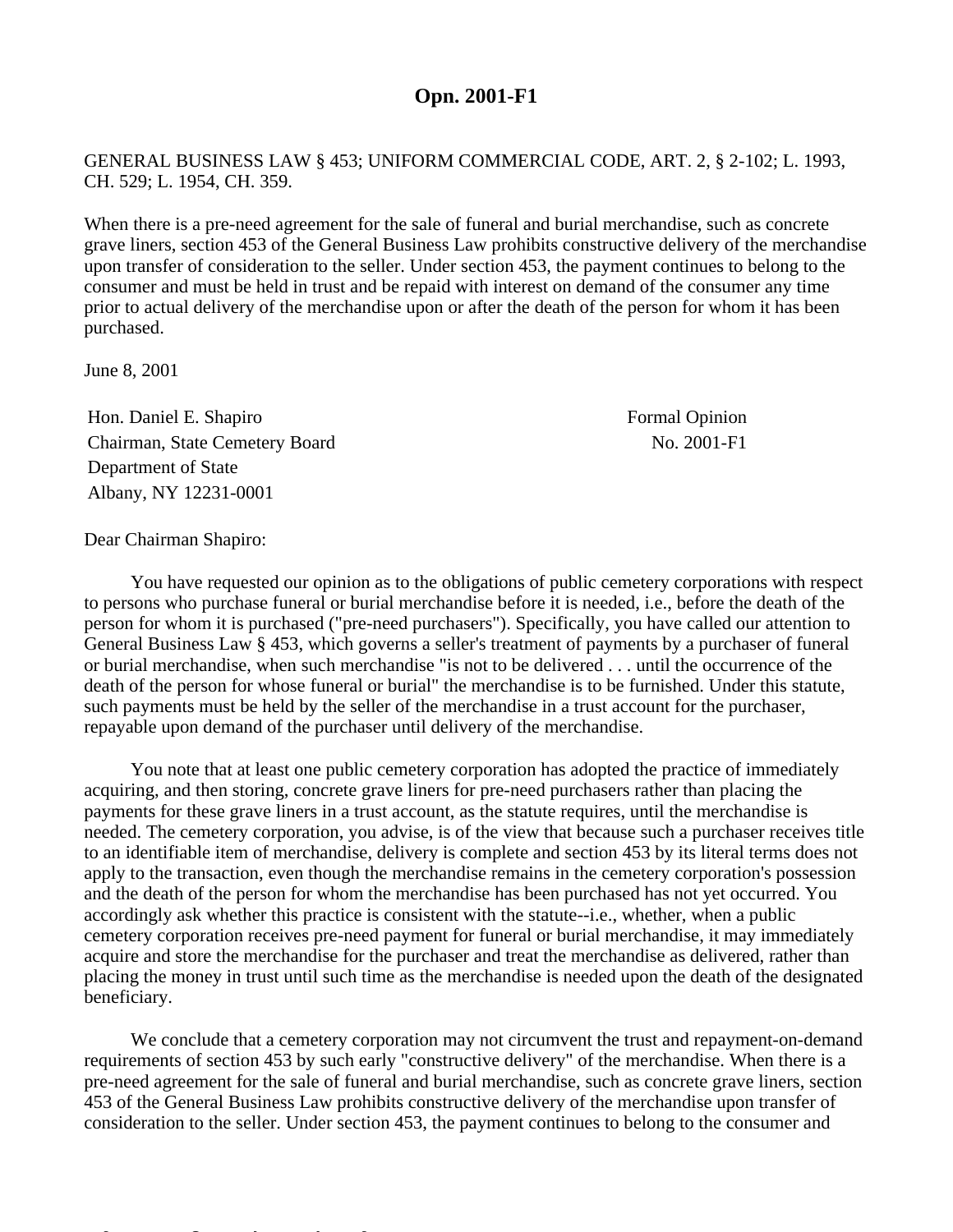must be held in trust and be repaid with interest on demand of the consumer at any time prior to actual delivery of the merchandise upon or after the death of the person for whom it has been purchased.

General Business Law § 453 provides in relevant part:

1.(a) Any and all moneys paid to a funeral firm, funeral director, undertaker, cemetery, or any other person, firm or corporation, under or in connection with an agreement for the sale of merchandise to be used in connection with a funeral or burial, or for the furnishing of personal services of a funeral director or undertaker, wherein the merchandise is not to be delivered or the personal services are not to be rendered until the occurrence of the death of the person for whose funeral or burial such merchandise or services are to be furnished shall continue to be the money of the person making such payment and shall be held in trust for such person by the funeral firm, funeral director, undertaker, cemetery or any other person, firm or corporation to whom such payment is made and shall, within ten business days of receipt, be deposited in an interest bearing account . . .. 2. The amount of any and all moneys paid under or in connection with such an agreement, together with interest, if any, accrued thereon while on deposit as so required shall be repaid on demand at any time prior to the delivery of the merchandise and/or the rendering of the personal services.

Thus, the statute covers all funeral-related or burial-related merchandise that is "not to be delivered . . . until the occurrence of the death of the person for whose funeral such merchandise" is to be furnished.<sup>1</sup> All money paid to the seller for such merchandise is deemed to be the money of the purchaser and must be held in an interest-bearing trust account. Such funds must be repaid on demand by the purchaser prior to delivery of the merchandise and/or rendering of the services. The parties may not waive the requirements of this provision. See General Business Law § 453(4) ("any such agreement whereby a person who pays money under or in connection therewith waives any provision of this section shall be void").

The plain language of the statute indicates that its requirements pertain only to money paid for merchandise that is not to be delivered until death, and not to money paid for merchandise that is delivered before death. The cemetery corporation you mention in your inquiry accordingly takes the view that section 453 does not apply to payments for identifiable merchandise to which title passes but that remains in the seller's possession until the death of the person for whom it has been purchased. In the corporation's view, "delivery" of such merchandise is complete at the time title passes. The cemetery corporation's position apparently depends on treating "constructive delivery" of the merchandise as the equivalent of actual delivery to the purchaser. However, because "constructive delivery" of funeral or burial merchandise that will not be actually delivered or used prior to death is not recognized under the statute and would contravene the statute's purpose of protecting consumers, we conclude that the cemetery corporation may not avoid the requirements of section 453 by treating such transactions as constructive deliveries.

The term "deliver", as it is commonly used, means to "yield possession or control of," "to hand over," or to "surrender." Webster's New International Dictionary (1981). "Constructive delivery," on the other hand, is the "recognition of the act of intending that title to property be transferred to someone, even though the actual, physical delivery of the property is not made." Black's Law Dictionary 313 (6th ed. 1990). Constructive delivery will take place "when the conduct of the parties is such as to be inconsistent with any other supposition than that there has been a change in the nature of the holding." Integrity Ins. Co. v. Marine Midland Bank-Western, 90 Misc. 2d 868, 870 (Sup. Ct., Monroe County 1977).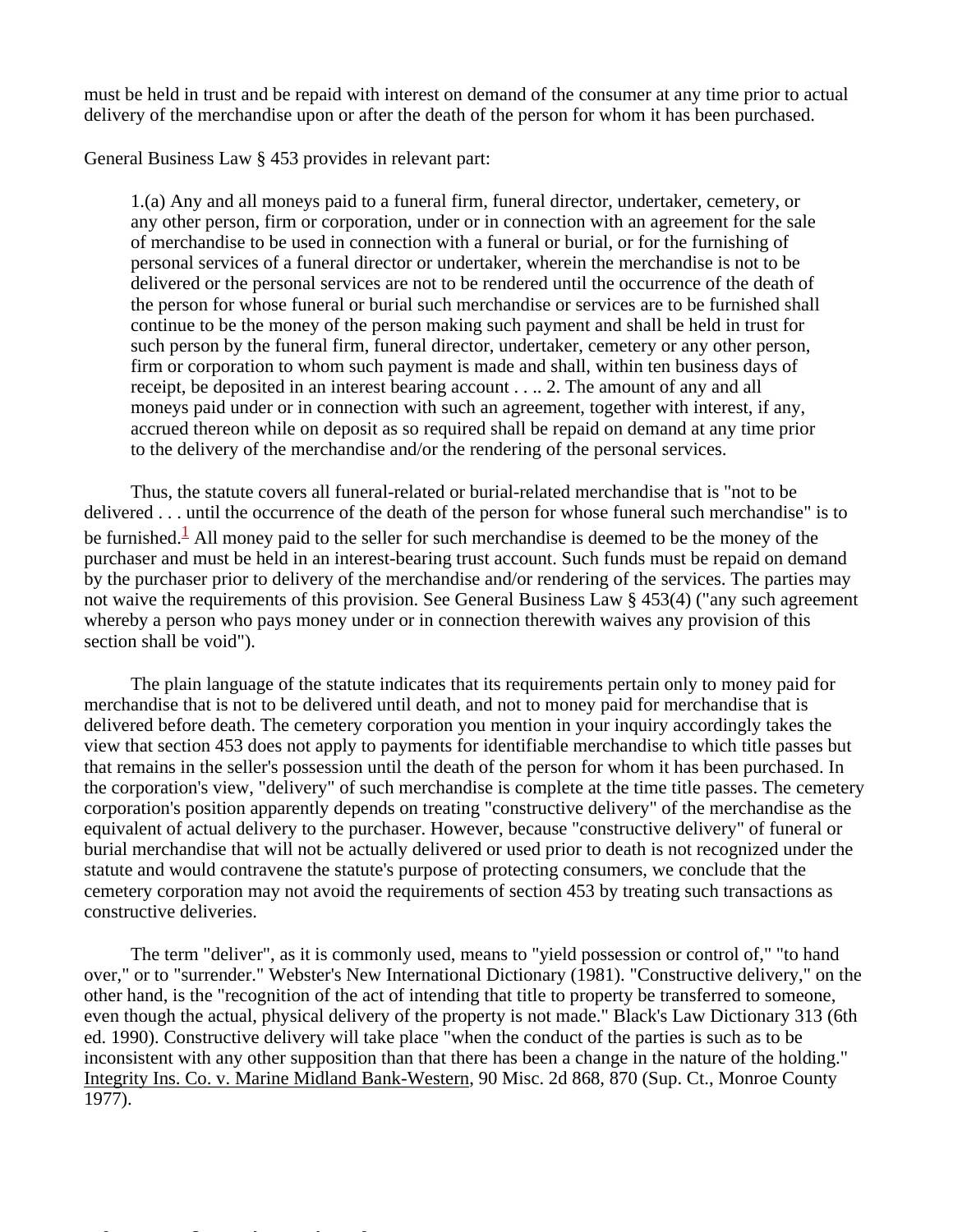In certain circumstances, such as the sale of goods governed by article 2 of the Uniform Commercial Code, constructive delivery may substitute for actual delivery. See Integrity Ins. Co., 90 Misc. 2d at 870-871. However, article 2 of the Uniform Commercial Code does not "impair or repeal any statute regulating sales to consumers." U.C.C. § 2-102. Thus, unless a theory of constructive delivery of funeral-related merchandise in advance of death is consistent with General Business Law § 453, the sale and storage of grave liners by the cemetery corporation prior to "the death of the person for whose funeral or burial [they] are to be furnished" is subject to the trust-account and repayment-ondemand provisions of that section.

We believe that pre-need "constructive delivery" of merchandise otherwise covered by General Business Law § 453 is inconsistent with and thus not contemplated by the statute as an alternative to actual delivery of the same merchandise at or after the time of death. Like any other statute, General Business Law § 453 is to be interpreted to implement the will of the Legislature. See Bryant v. New York City Health and Hosps. Corp., 93 N.Y.2d 592, 602 (1999). Indeed the touchstone of statutory interpretation in this State is the intent of the Legislature. Riley v. County of Broome, 95 N.Y.2d 455, 463 (2000). Such an interpretation considers the "spirit and purpose of the statute and the objectives sought to be accomplished by the Legislature." Matter of Hernandez v. Barrios-Paoli, 93 N.Y.2d 781, 786 (1999).

Recognizing the practice of pre-need constructive delivery of a grave liner would contravene the purpose of section 453. The statute is part of an enactment called the "New York State Preneed Funeral Consumer Protection Act." L. 1993, ch. 529, § 1. The statute's purpose is clear on its face: to protect consumers making "pre-need" purchases of merchandise or services relating to a burial or funeral between the time of purchase and the time of death, when the merchandise or services are actually needed. Such protections consist of the requirement that the seller of the merchandise keep moneys paid in trust for the purchase in an interest-bearing account and that such money remain fully refundable to the purchaser upon demand prior to the need for the merchandise. The protections of section 453 are triggered precisely by the fact that the transactions it governs entail a significant gap between when the covered merchandise is paid for and when it is "delivered," with physical delivery occurring only upon "the occurrence of the death of the person for whose funeral or burial such merchandise" is furnished. Because actual physical delivery of most death-related merchandise would be uniquely purposeless and even uniquely unwelcome to the consumer before death occurs, there is little occasion for actual delivery in advance of death and thus outside the reach of the statute.

If, on the other hand, such merchandise were instead subject to "constructive delivery" before death and triggered by no more than a consumer's payment and a seller's identification of the particular merchandise to which it corresponds<sup>2</sup>, the protections of the statute would be entirely and routinely bypassed. The Legislature cannot have intended this result. See Prisoners' Legal Services of New York v. New York State Dept. of Correctional Servs., 73 N.Y.2d 26, 33 (1988) ("[t]he Legislature could not have intended to enact a statute that could so easily be rendered ineffectual").

The legislative history of the statute confirms that permitting constructive delivery of the covered merchandise would violate the Legislature's intent. The statute is designed to protect consumers who wish to arrange for their or a loved one's funeral in advance. See Governor's Mem. approving L 1993, ch. 529, 1993 New York Legis. Ann., at 403-404; Grannis Mem., L 1993, ch. 529, 1993 New York Legis. Ann., at 402-403. The Department of Health, which proposed the bill, identified its purpose as "afford[ing] more protection against the misuse of pre-need funeral moneys." Memorandum in Support by Department of Health, Bill Jacket, L. 1993, ch. 529 at 10. The Department had "uncovered numerous cases in which funeral directors have accepted money for services or property to be furnished when the person making payment dies and spent the money, commingled it with their funds, refused demands for